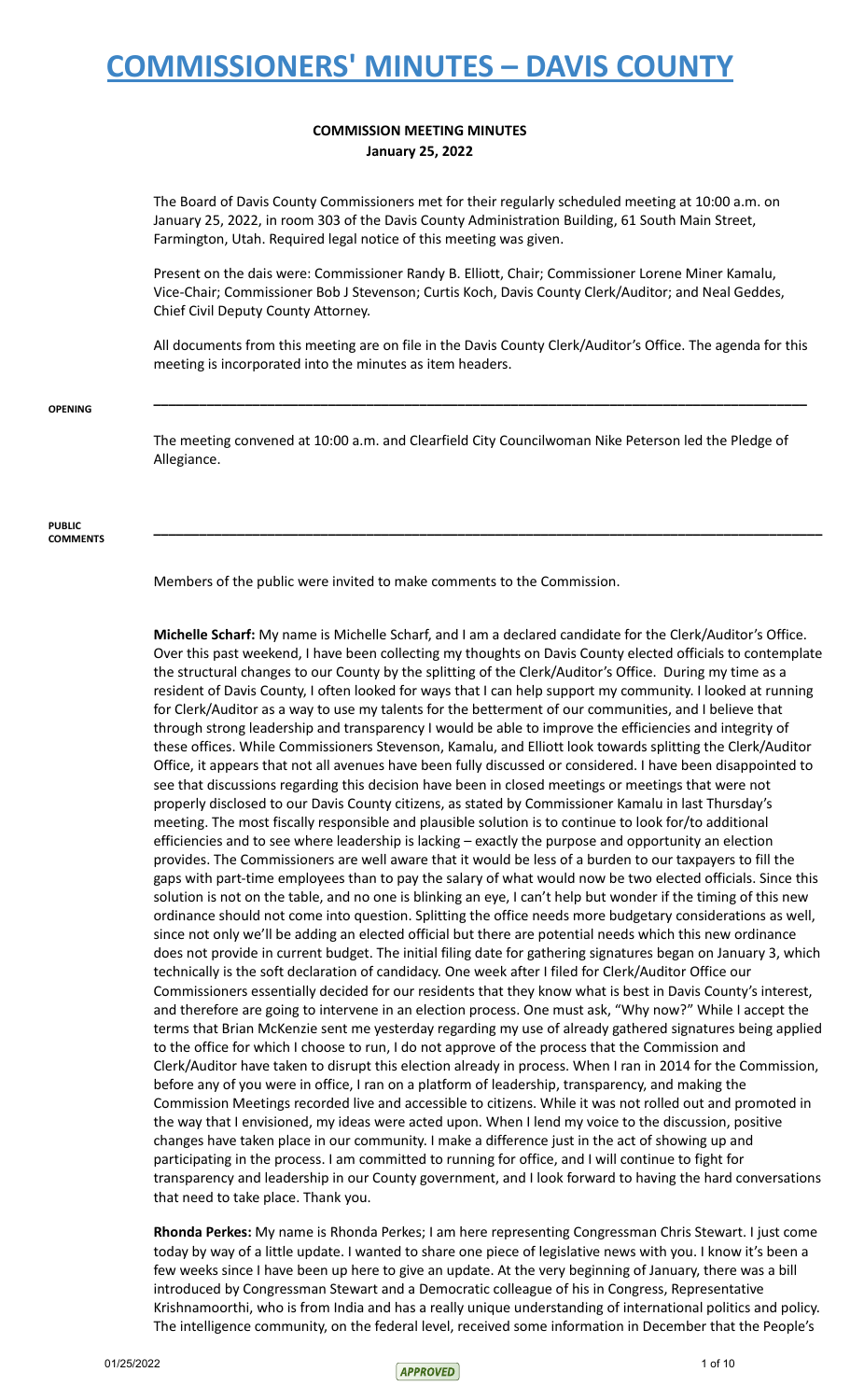Republic of China was using some ports in the UAE, the United Arab Emirates – [they] were using some commercial ports for political gain, political purposes, and military use that they shouldn't have been doing. So this bill requires a report to be given to the Joint Intelligence communities from Senate and Congress to gather information on that from the Director of National Intelligence. So, as usual, Congressman Stewart is trying to remain abreast of all of the things that are happening on the international stage militarily. We'll see if that goes anywhere, but Congress has not voted on a lot recently, and Mr. Stewart would like to see more things come to the floor; that has not been the case in the last several months. He'd like to see more votes and feels like it's the responsibility of Congress to take a look at bills and vote on them, and there's just not been a lot of opportunity for that lately, so that is a concern and we are hoping that that trajectory changes sometime soon. So, we'll see if this bill moves, and I'll try and keep you updated on that. Thank you.

**Nike Peterson:** My name is Nike Peterson and, even though I serve on Clearfield City Council, I am here as a private resident and my opinions are solely my own. In September of 1980, fun fact, two airmen at a Titan II missile silo in Damascus, Arkansas, were on a routine training mission. They were there simply to service one of our ICBMs. Regulations had changed recently, and they were supposed to use a torque wrench instead of a ratchet, but they made a simple mistake. They were already geared, they were below deck, and it seemed difficult to go back, take the time and to correct that. So instead they proceeded with it. The only problem is that the 8-foot socket on the end of the ratchet fell through 80 feet, puncturing one of two hypergolic chambers. In trying to correct that over the next 12 hours, the remedy steps would cause that to explode. The 740-ton door would be ripped off of that, and a Titan II 9-megaton nuclear warhead would be discharged. It would kill and injure severely the people in that area, and we came this close to losing half of Arkansas. So, why do I bring this up? Nothing they did, I think, was with malice – but it was without forethought, and there were unintended consequences that had disastrous impact and created a Broken Arrow incident. I come here with the strongest objection to bifurcating the office of Clerk/Auditor, now that this has already begun. I don't think, just in knowing the Commission, that there's any ill intent. But I think the unintended consequences of choosing to pull the trigger, once the election cycle has already begun, will create a Damascus incident within the County. I raise a couple of points. Number one, we've moved the finish line, and even though State statute allows you the legal latitude to do this, we've now muddied, and sullied, and called into question the ethics of doing such. If we can, should we? Second of all, as been noted by other public comments today, there is no public record that's available to go back and to be able to look and examine and become educated on the process. I tried over the weekend, and going back the last 12 months there's nothing in the public record that allows me to come and understand more of that process. And from the public comments in the Thursday work session, there has been, apparently, very little discussion as far as the impact fiscally – salaries, distribution of duties, job descriptions – to name just a few. This disadvantages anybody who would want to enter that race. Either because they've lost time in perhaps looking at a separated job that they may have not have felt qualified to have taken on, or disadvantages them coming through the convention process now because they are coming into an election cycle with not a lot of absolutes. What is my job description? I don't know. What is my salary? I don't know. These are but some of them. I have no opinion as to whether or not you should do this – simply to ask you to do it correctly.

**Daniela Harding:** My name is Daniela Harding. Although I am currently serving as the Davis County Republican Party Chair, I come here as a private citizen today. Last week, when this meeting — the Special Commission Meeting – was noticed, on, I believe it was January 19, it was noticed at 12:33 p.m. Public commenting was closed at 5 p.m. I myself did not find out about that meeting until 7 p.m., and I was not aware of what the intent of the Commission was. As somebody who is in charge of convention, this is a big deal. We are now splitting the offices, essentially mid-election cycle, and I have candidates come to me and ask me the questions that Nike just asked. They want to know exactly how much is this going to pay, what exactly the duties of this office are, and as Chair of the Party I want to be prepared to tell every single candidate what's expected of them before they sign up to run. Now, I have no comment in terms of whether you should do this or not, but I do think that the timing of this is very ill-timed. And as a County party chair, and as a private citizen, I would appreciate transparency. I would appreciate notice with things of this latitude. I have spent the last five days fielding phone calls from many, many, many irate Republicans over this – "What do we do now?" So, please do not make this decision lightly. If this decision is made today, to split the office, I would ask for complete transparency with the Commissioners, with the Clerk/Auditor, to know exactly what is going on. And I also hope that this mistake – calling a Special Commission Meeting in this fashion – would not be repeated. This, I think, could have been avoided. And I appreciate all that you do, and I appreciate your time and listening to my comments – please take them into consideration.

**Clerk/Auditor Koch** said, at this time, that he'd just received notice that the streaming service for the meeting was not working, and there were 15 people waiting in the viewing room. Commissioners asked that an Information Services tech be called. In response to a question, the Clerk/Auditor explained that even though the live stream video wasn't working the audio recording was working, and it would be posted on the Public Notice website.

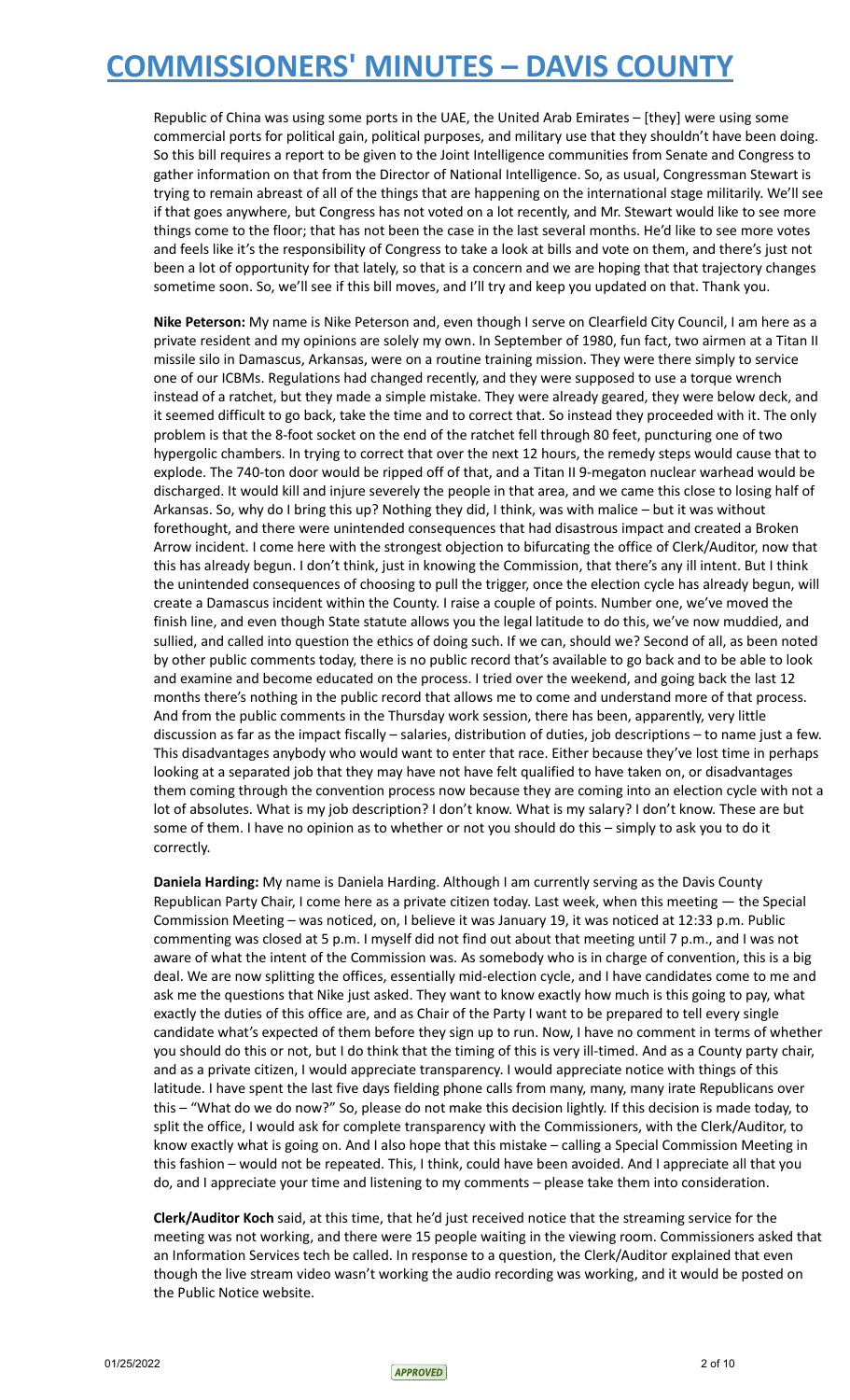Public Comments continued.

**Tyson Plastow:** My name's Tyson Plastow. I live in Layton, Utah. I am a certified internal auditor. I hold a certification in risk management assurance, which is a fancy way of saying I can audit - I've taken some tests and can audit some things. First off, I don't want to speak in regards to the process of how we got here but where we're at. I appreciate it. I'm almost giddy for the separation. An effective, independent, and an objective audit function is … the RIO (return on investment) is there – it's a valuable investment for any organization, whether private or public. And that we are taking the effort to separate these, these offices of the Clerk and the Auditor offices, I think is great. I think that that leads to that independence. You can't really effectively get in and audit something, review it and get into the details of "This is how we should do things better," if you have other duties. You can't really audit yourself and say, "You know, this is how I should do better" – you can't according to any audit standards that are accepted nationally or internationally, at least. And you can't be as objective in that role if you have those other duties and responsibilities. I think in order to make that truly effective, State statute allows the Commissioners to kind of remove accounting duties from that Auditor Office. That Auditor Office should be, if it's truly effective, independent, and objective, it should not have any other duties other than to perform audits — special purpose audits, performance audits, financial audits. It should be straight up auditor. It should be, again, in order to be effective, it should be someone that has a designation such as a CPA or a CIA [Certified Internal Auditor], or something along those lines, where they are, in a sense, kind of like an assessor, where you have a certification showing, "Look, you can do what you can do. You can get in there, you can function, you can run this office." We don't just elect just anybody who's willing to serve as the County Attorney. In order to be independent, objective, and effective, it should be someone that has no other office, has no other duties, has the certification to be able to audit with nationally and internationally recognized standards. And as far as costs, there's kind of already an audit function going on right now. There's a Clerk /Auditor, right? And so, whether there are increased costs or not, I can't speak to that — you would know better than me. But I can say that in my professional experience, when I have seen an investment in an effective, independent, objective audit function that the return on investment is there. Thank you.

**Commissioner Kamalu** asked if Michelle (Scharf) had been able to have stated what she wanted stated in the public meeting. Scharf replied that she wished it was recorded live, to which Commissioner Kamalu responded that it is recorded, just not streamed until the issue with steaming is fixed.

**Commissioner Elliott** asked Commissioner Kamalu to read comments that were received online. **Commissioner Kamalu** noted there was just one online comment, from **Clearfield City Council Member Karece Thompson**, which came on Monday, January 24, at 12:19 p.m. Commissioner Kamalu then read the email as follows:

#### *Dear Commission,*

*With much respect and consideration to the comments made regarding this ordinance, I disagree with its* passing. I would hope that this ordinance can be considered in 2023 when an election cycle is not occurring for the office in its current form. I am concerned of the message such a change would send during this time. A message that basically rewrites the rules and roles of this office at a time where people continually question the faith of our elections. The discussion on this change from what I have observed was not *discussed at all in 2021 when such a potential ordinance would have been more appropriate. I would* personally be in favor of keeping the office as is and hiring more full time staff if needed. Also I am concerned that any challenger who is actively working for this office could pursue injunctive relief as the recognized start of this cycle started in early January when the intent to gather signatures were declared by candidates across our county and great state. County legal resources should not be used for an action that *could have been prevented with better timing and transparency regarding this discussion.*

*Thank you for your time.*

*Karece Thompson*

**Commissioner Elliott** again invited public comment; no more comments were made.

#### **BUSINESS/ ACTION**

*Animal Care*

Amendment #2016-231-F to the Interlocal Cooperation

**1. Approval of Amendment #2016-231-F to the Interlocal Cooperation Agreement for Animal Services with Clinton City for the 2022 calendar year obligation to Davis County for the capital projects fund regarding the shelter** — *Presented by Animal Care Director Ashleigh Young*

**\_\_\_\_\_\_\_\_\_\_\_\_\_\_\_\_\_\_\_\_\_\_\_\_\_\_\_\_\_\_\_\_\_\_\_\_\_\_\_\_\_\_\_\_\_\_\_\_\_\_\_\_\_\_\_\_\_\_\_\_\_\_\_\_\_\_\_\_\_\_\_\_\_\_\_\_\_\_\_\_\_\_\_\_\_\_\_\_**

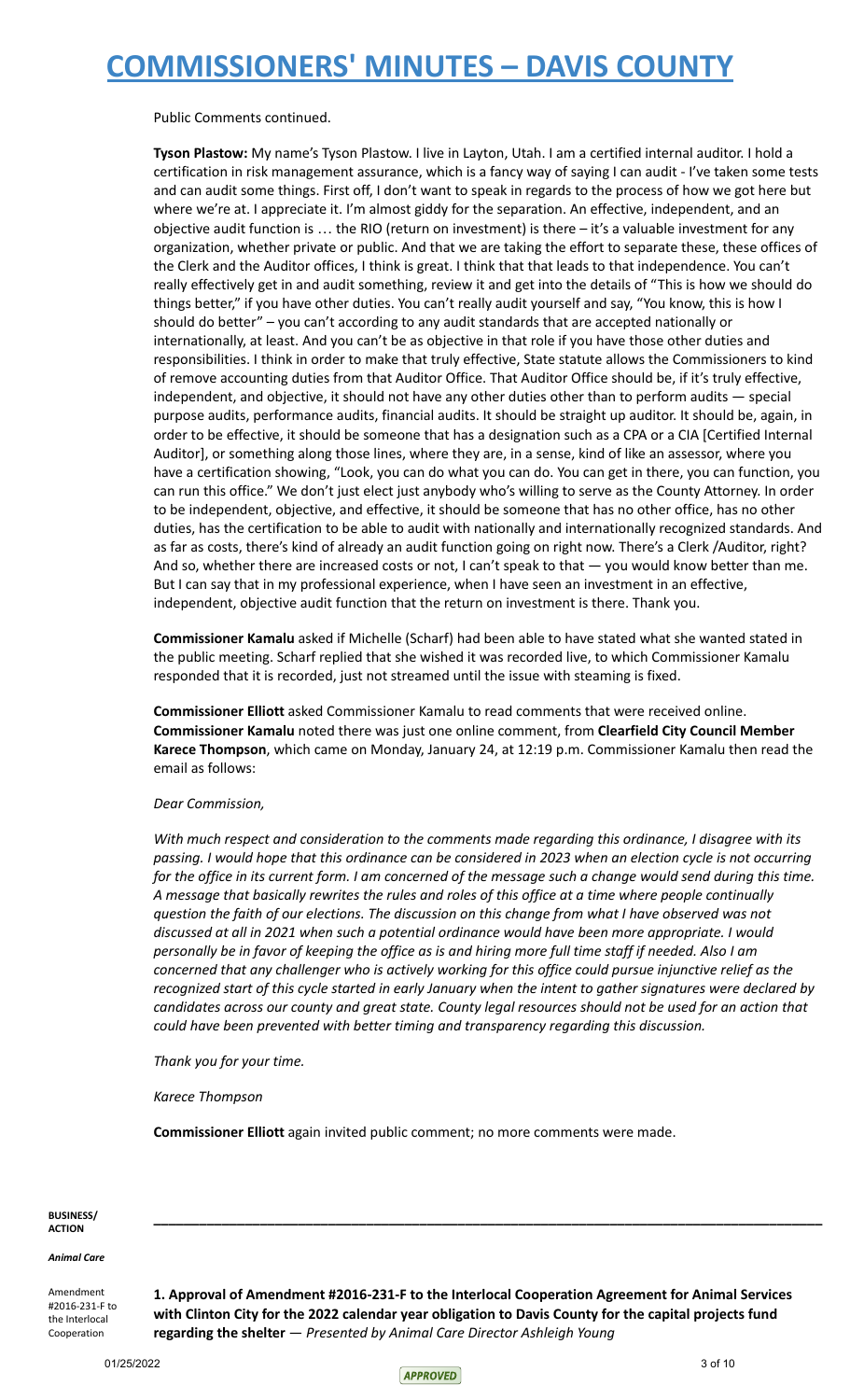Agreement for Animal Services with Clinton City for 2022

Amendment #2016-324-G to the Interlocal Cooperation Agreement for Animal Services with South Weber City for 2022

Amendment #2016-246-G to the Interlocal Cooperation Agreement for Animal Services with Kaysville City for 2022

Terms: Receivable in the amount of \$109,964.20, beginning 1/1/2022 to 12/31/2022.

**regarding the shelter** — *Presented by Animal Care Director Ashleigh Young*

Terms: Receivable in the amount of \$24,127.78, beginning 1/1/2022 to 12/31/2022.

**3. Approval of Amendment #2016-246-G to the Interlocal Cooperation Agreement for Animal Services with Kaysville City for the 2022 calendar year obligation to Davis County for the capital projects fund regarding the shelter** — *Presented by Animal Care Director Ashleigh Young*

**2. Approval of Amendment #2016-324-G to the Interlocal Cooperation Agreement for Animal Services** with South Weber City for the 2022 calendar year obligation to Davis County for the capital projects fund

Terms: Receivable in the amount of \$90,954.44, beginning 1/1/2022 to 12/31/2022.

\$251,874, ]beginning 1/1/2022 to 12/31/2022].

Motion to Approve Items 1-3: Com. Kamalu Seconded: Com. Stevenson All voted Aye

#### *Clerk/Auditor*

Cooperative Agreement #2022-41 with USU Extension to provide services to county residents

Amendment #2015-102-G to

Comprehensive Contract with Davis Behavioral Health (DBH) to provide comprehensive services

the

**provide cooperative extension services to county residents** — *Presented by Clerk/Auditor Curtis Koch* Item 4 is the annual agreement with Utah State University Extension. Terms: Payable in the amount of

**4. Approval of the 2022 Cooperative Agreement, #2022-41, with Utah State University Extension to**

**5. Approval of Amendment #2015-102-G to the Comprehensive Contract with Davis Behavioral Health**

**(DBH) to provide comprehensive substance abuse and mental health services** — *Presented by Clerk/Auditor Curtis Koch*

Item 5 is the annual amendment with Davis Behavioral Health for comprehensive mental health services for the County. Terms: Payable in the amount of \$1,971,700, [beginning 1/1/2022 to 12/31/2022].

> Motion to Approve Items 4-5: Com. Stevenson Seconded: Com. Kamalu All voted Aye

#### *Commission*

| Cancellation of |  |
|-----------------|--|
| Regular         |  |
| Commission      |  |
| Meetings on     |  |
| Feb. 15 and     |  |
| May 10, 2022    |  |

**6. Approval of request to cancel the Regular Commission Meetings on February 15, 2022, and May 10, 2022** — *Presented by Commissioner Randy Elliott*

Commissioners have conferences out of town and won't be available on these dates.

Motion to Approve: Com. Stevenson Seconded: Com. Kamalu All voted Aye

It was noted at this time that live video streaming of the meeting had resumed.

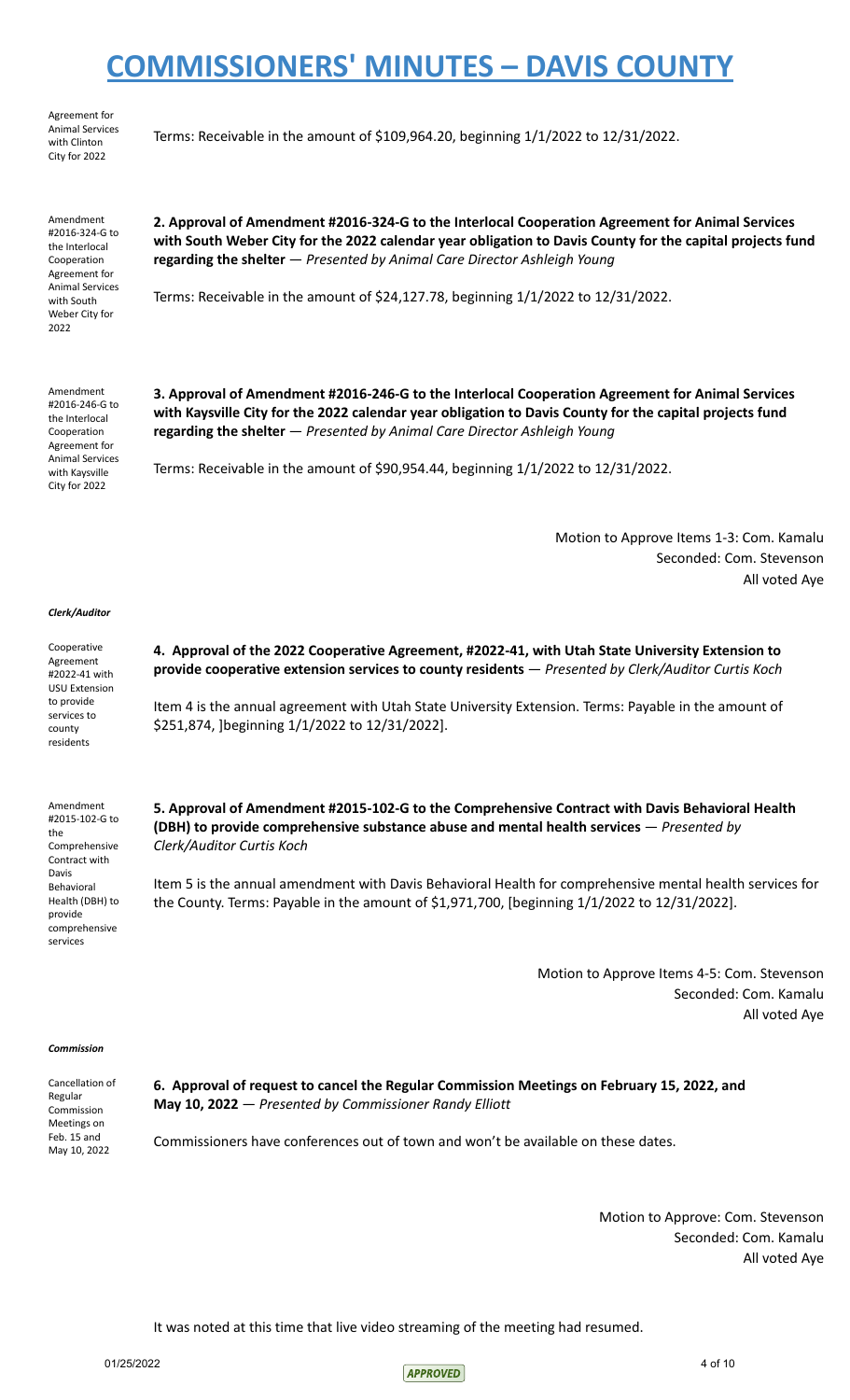Ordinance #2-2022 separating the consolidated offices of the County Clerk and County Auditor of Davis County Utah

**7. Adoption of Ordinance #2-2022 separating the consolidated offices of the County Clerk and County Auditor of Davis County Utah** — *Presented by Commissioner Randy Elliott*

Commissioner Elliott asked Neal Geddes if it had been noticed and posted. Geddes answered in the affirmative and recommended reading the ordinance aloud. It was read by Commissioner Stevenson, and is attached to these meeting minutes for ease of use. *See Attachment A, "Davis County, Utah Ordinance No. 2-2022."*

Commissioner Elliott asked if there were any comments.

**Commissioner Stevenson** said he thought the comments made by everyone were very good. We've heard those that think it's the right thing, he said, adding that he didn't know if he'd heard anybody say that it is the wrong thing to do. There has been a little bit of concern as far as the timing goes. Commissioner Stevenson said part of what has seen over the past two years is that the workload in these two offices has grown to where he's actually had discussions with the Clerk/Auditor, and also with the Deputies, about the amount of work that is there. Since back in the late '80s, when this was changed and combined, this County has realistically more than doubled in size, the election process has completely changed, and the amount of things that the Auditor does on the audit side is immensely larger. Commissioner Stevenson said he guessed that if this would have been brought up in November there probably would have been some questions, but from his personal standpoint a change does need to be made. If we were to stay the way it is, whomever became the next Clerk/Auditor – whether it's the present one or someone else through the election process – we probably would start to have concerns. Also, it's a four-year process before it can be done again, and once a person is in term it can't just be changed. From the Commission standpoint, they are the ones who now have the responsibility of making these decisions, Commissioner Stevenson said. They do absolutely want public input – it's good to be able to learn and hear from everyone – but they are the ones working here, and it's part of their responsibility. Commissioner Stevenson addressed Daniela Harding's question, as far as meetings, about the amount of time. I know we were within law/ordinance with what we did even though, I guess, we could have done more, he said. But he added that he doesn't know if, realistically, that would have changed much. Part of what they wanted to do was to try to get this in place as quickly as possible.

**Commissioner Kamalu** echoed Commissioner Stevenson's comment that it is the responsibility of three Commissioners to act in the best interest of Davis County. There were not any breaks of open and public meeting law, because any single commissioner can do due diligence and have conversations with any other elected [official], she said. In fact, Commissioners are actually assigned as liaisons to elected officials. Open and public meetings include the budget season, Commissioner Kamalu said, adding that she attended those meetings prior to taking office to understand the function and responsibility of Commission and how the budgeting process works – and it's giant. There's a lot to learning, studying, and working hard in the best interests of this entire County, and Commissioners love input. Some of the questions and concerns brought up have added to her understanding. There were some things that weren't anticipated in the effort to figure it out [how to split the offices], and to do it according to the law, while there's an opportunity for all candidates to be able to make a decision and to have their campaign move forward as strong as they would like for it to. The only thing it disturbed, that she's aware of, is the signature gathering that started from the beginning of the year. Commissioners said, in the public meeting last week, that their intent is to absolutely make sure that signatures that have been gathered can go toward whichever office is chosen by the candidate who has filed to collect signatures. Commissioner Kamalu said it is her desire to do the right thing for Davis County, the right thing for the candidate who has filed to collect signatures, and the right thing for Davis County into the future. When she mentioned that it has been contemplated for some time that we may need to discuss, in 2022, the change to the budget that would be required for separating this office in the way that it used to be pre-1989, it would certainly make a difference in the budget. Every year there are many changes to the budget -- millions of dollars of changes to the budget – to do the right thing for what is seen in the County currently, and what can be seen for the foreseeable future. The foreseeable future is that Davis County, based on a report that just came out from Kem Gardner Institute, is expected to grow by another 100,000 people within the next 20-30 years or so. [Following the meeting, Commissioner Kamalu corrected the number, noting that the report projects the County's 2021 population of 364,241 to add 216,736 by 2060.] This County has grown tremendously. Every one of our 15 cities knows the pressure on growth in our local government – it's huge. There is so much work for each of those offices [Clerk and Auditor] that one elected official has only been able to fulfill the responsibility, by State statute, for two separate offices because of two remarkable deputies. She noted, however, that there are meeting requirements at the State level during that budget season, which is also election season, and the elected official simply can't be in more than one place for those months at a time. As far as the job descriptions, they are outlined in State statute. Davis County's elected positions are full-time expected. She believes it is no longer possible for one person to do those two offices, she said. In an effort to address questions, Commissioner Kamalu noted that State law SB 54, which has been in place for several years, allowed for the gathering of signatures which started campaigns earlier — gathering signatures can start in January — but State law has not necessarily caught up with the February 1 legislative deadline to make a change like this.

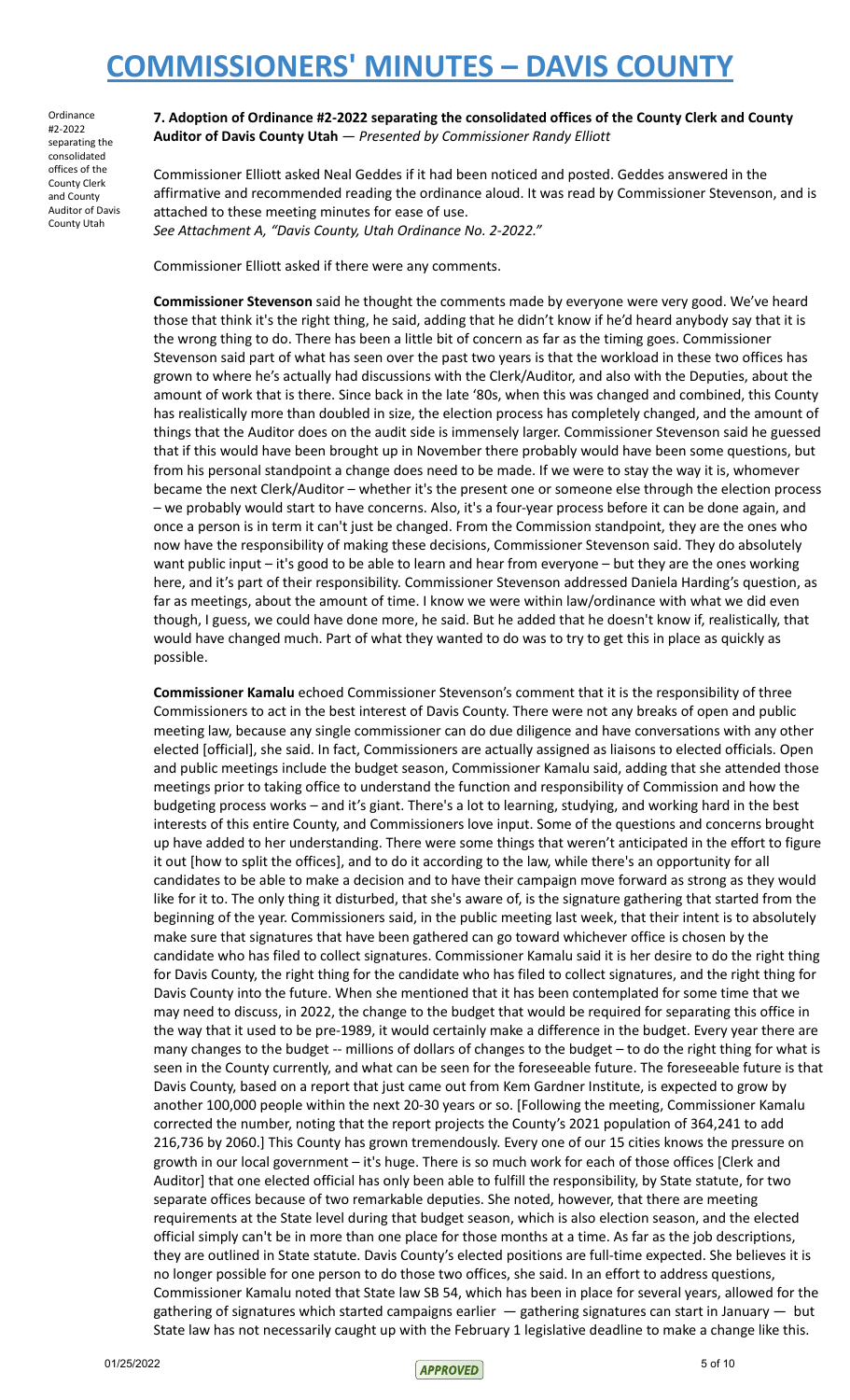Commissioner Kamalu said she wished this change would have been contemplated sooner, as this would have been really great to discuss in a public meeting last November. She said it's fair and right for her to say she's sorry that she and others didn't contemplate it at that time, but by law, with SB 54 and what's allowed, there's kind of a line.

**Commissioner Stevenson**, to answer previously posed questions, said that elected people in the County all make the same amount of money, excluding the Sheriff because of the responsibility, and also the Attorney. There was an increase for the Clerk/Auditor because the jobs were combined. Once the Clerk and Auditor jobs are separated, those salaries will fall back to be consistent with what other elected people receive. He also responded to the aspect of hiring part-time people or hiring more people within the department to be able to help. What has to be remembered is that when you're an elected person there are certain functions that you can only do, and your deputy cannot do them, he said. Part of what has been seen in this position, no matter who's in it, is that they are being pulled two different directions and having a hard time being able to perform the function that, by law, they have to perform – it's not as though they can pass that on, and so these are things that we've looked at.

**Commissioner Elliott** recognized Michelle Scharf and invited her to speak. Ms. Scharf asked that the details of the agreement that she and Chief Deputy Clerk/Auditor Brian McKenzie had discussed the day before this meeting be part of the public record.

**Commissioner Stevenson** noted that only one individual had filed to run for the office of Clerk/Auditor, and that one person was Michelle Scharf. He said the County has done everything it can, and that he had spoken with Scharf and she's comfortable with the signature situation as far as being able to cover whichever direction she decides to go. Now that the County has two positions, hopefully there will be more people who will step forward and say that they want to file, if they've still got time to get signatures, or they can go through the convention process. So, Commissioners have been trying to, in a hard decision, cover as many bases as possible.

**Commissioner Elliott** accommodated Michelle Scharf's request by asking Commissioner Kamalu to read into the record an email from Scharf and the response from the Clerk's Office. The email from Michelle Scharf was read as follows, with Commissioner Kamalu's added comments in parentheses:

Regarding the move to split the office of Clerk/Auditor for which I have placed my interest in running, I reached out and met with Ryan Cowley today in the Lieutenant Governor's office. He informed me that his *thoughts of whether Davis County allows the signatures I have already gathered to be counted towards either the Clerk or the Auditor's offices would fall to the Commission as it is their election.*

I am requesting that any action taken by the Davis County Commission tomorrow (which is now today) have *language included in writing that any candidate currently declared for signature gathering in the Clerk/Auditor race be given the option of applying their already gathered signatures for either office.*

The reply from the Clerk's Office [from Chief Deputy Clerk/Auditor Brian McKenzie] was read as follows, with Commissioner Kamalu's added comments in parentheses:

*… spoken with the Lieutenant Governor's Office and asked for guidance on how to handle a potential situation in which the Clerk/Auditor's Office would be split and we have a current candidate gathering signatures. They (Lt. Governor's Office) indicated that they could not provide a legal opinion, but pointed* out that as this is a county office, this decision would be up to the County Election Official, in this case the *Clerk/Auditor.*

In discussing this matter with Curtis, the desire was to proceed in the most fair manner possible as it relates *to your situation.*

He has determined that if the Commission decides to split the office then the following conditions will apply:

1. You would have one week from the date of the Commission's decision to determine if you will be gathering signatures for the Office of County Clerk or for the Office of County Auditor, at which time you will need to *come to the Clerk's Office and modify your Intent to Gather Signatures paperwork.*

2. The Clerk's Office will provide you with new packet originals, which will reflect the new office of your *choosing, on the date you modify your paperwork.*

3. Any packets that have their first signature dated prior to the date on which you modify your Intent to *Gather Signatures paperwork, which identify the combined office, would be counted towards the new office of your choosing.*

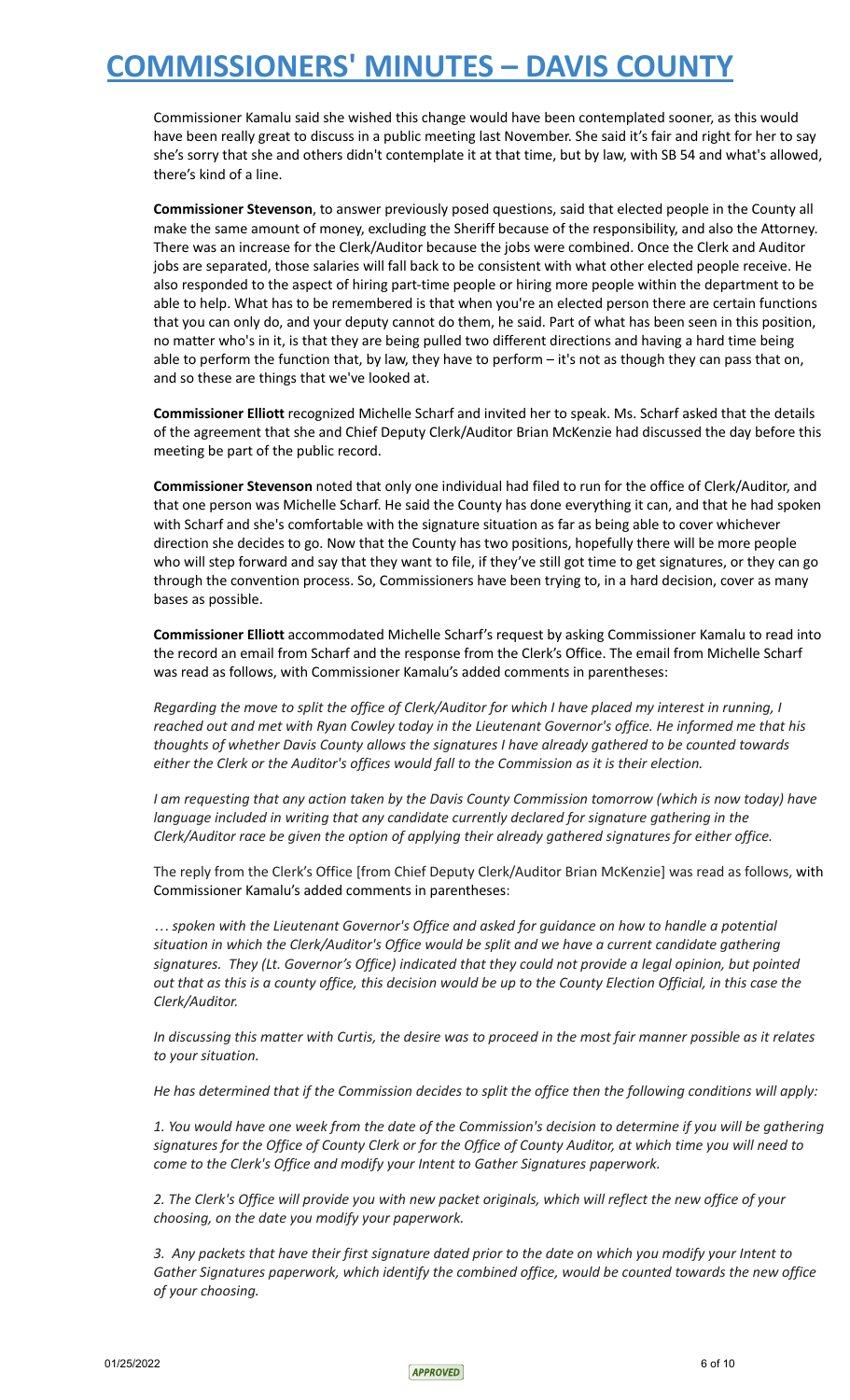4. Any packets that have their first signature dated on or after the date on which you modify your Intent to *Gather Signatures paperwork, would need to be created using the new packet originals, identifying the new office.*

5. Any packets that have their first signature dated on or after the date on which you modify your Intent to *Gather Signatures paperwork, which still identify the combined office, would not be accepted. (So we'll have to have those dates align with which office.)*

*Again thank you for your time … if you have any questions, please let me know.*

**Commissioner Elliott asked for a motion on the ordinance.**

Commissioner Stevenson made a motion to approve Item 7, which is the adoption of an ordinance separating the consolidated offices of County Clerk and County Auditor of Davis County. The terms will begin the first Monday in 2023 through the first Monday in 2027 of January.

Commissioner Kamalu stated that she had spoken to anyone who had reached out to her regarding this item, either in the public meeting or by separate call. She asked that anyone with remaining unanswered questions contact her. She then seconded the motion.

**Commissioner Elliott conducted a roll call vote for approval.**

Commissioner Stevenson: Aye Commissioner Kamalu: Aye Commissioner Elliott: Aye

#### *CED*

Contract #2022-43 with Gymnastics Training Center for gymnastics meet **8. Approval of Contract #2022-43 with Gymnastics Training Center for the 2022 Optional and Excel State Gymnastics Meet** — *Presented by Community and Economic Development Director Kent Andersen* Terms: Receivable in the amount of \$3,852.20, beginning 3/23/2022 to 3/26/2022. Ratification of amendment #2020-654-A4 to Real Estate Purchase Contract for Land with IGOG L.L.C. **9. Ratification of Amendment #2020-654-A4 to the Real Estate Purchase Contract for Land with IGOG L.L.C., a Utah limited liability company** — *Presented by Community and Economic Development Director Kent Andersen* Terms: Beginning 1/8/2022 [correct date 1/18/2022] with a new Settlement Date of 3/21/2022.

Resolution #2022-44 to appoint Assessor Lisa Manning to the Davis County Boundary Commission

**10. Approval of Resolution #2022-44 to appoint Assessor Lisa Manning to the Davis County Boundary Commission** — *Presented by Community and Economic Development Director Kent Andersen*

Lisa Manning was thanked for serving on the Boundary Commission. Terms: Beginning 1/25/2022 to 1/25/2026.

Letter of Concurrence #2022-45 and Match Agreement with Wasatch Front Regional Council

**11. Approval of Letter of Concurrence #2022-45 and Match Agreement with Wasatch Front Regional Council to update the Economic Development Strategic Plan** — *Presented by Community and Economic Development Director Kent Andersen*

Terms: Payable in the amount of \$5,000, beginning 11/1/2021 to 6/30/2022.

Motion to Approve Items 8-11: Com. Stevenson Seconded: Com. Kamalu All voted Aye

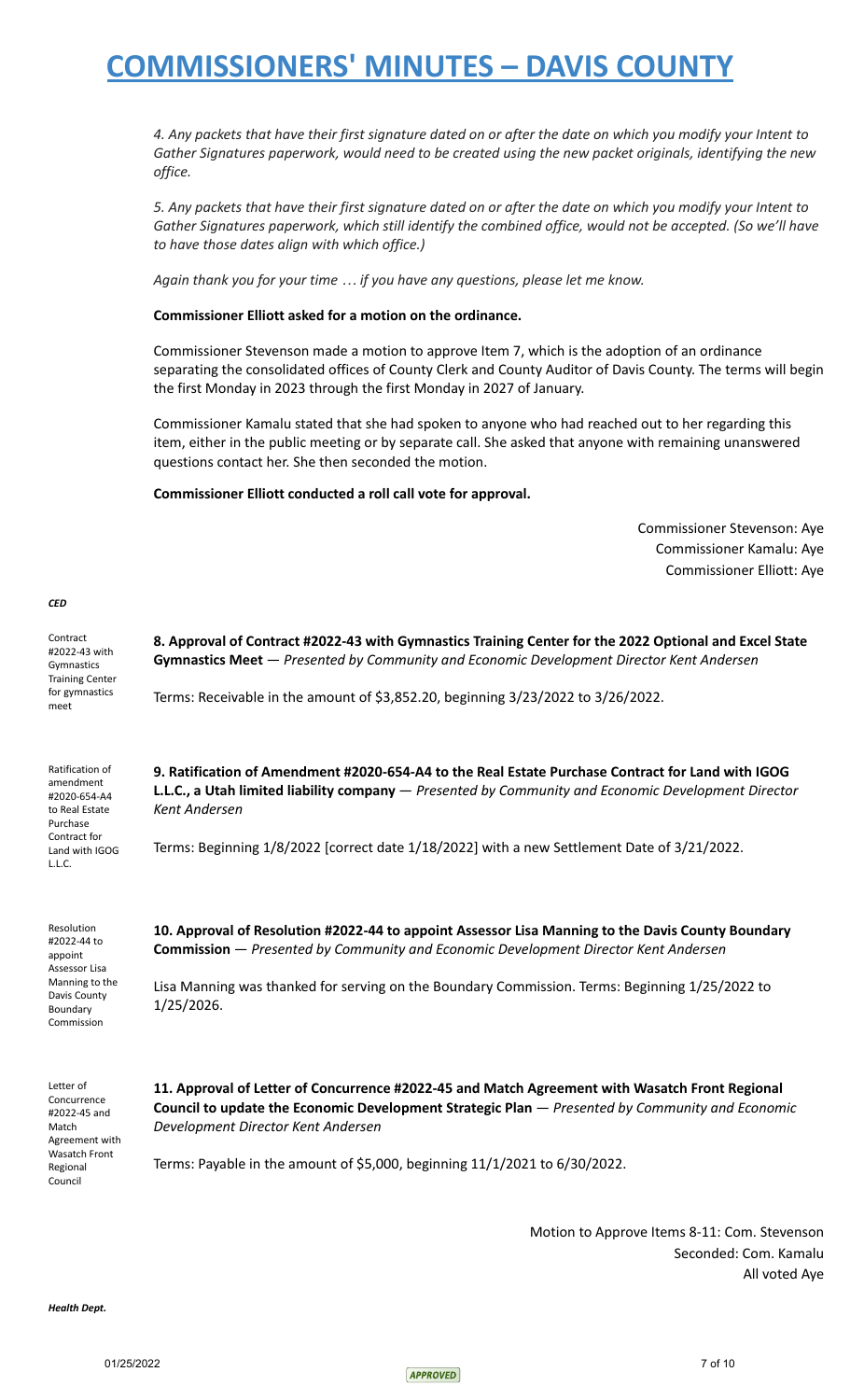| Reappointment          |
|------------------------|
| of Dr. Johnnie         |
| Cook to the            |
| Davis County           |
| <b>Senior Services</b> |
| <b>Advisory Board</b>  |

**12. Approval of the reappointment of Dr. Johnnie Cook to the Davis County Senior Services Advisory Board for an additional three year term** — *Presented by Health Director Brian Hatch*

Health Department Director Brian Hatch delegated the presentation of Items 12 through 14 to Rachelle Blackham, the new Deputy Director over Senior Services. He introduced Blackham as replacing Kristy Cottrell, who retired a couple of weeks ago.

Rachelle Blackham requested the reappointment of two members of the Davis County Senior Service Advisory Board: Dr. Johnnie Cook and Lorna Koci. Rachelle Blackham said both of them have had long-term careers focusing on serving others, specifically those in Davis County, and she is delighted that they are willing to re-serve on the committee. Terms: Beginning January 2022 to January 2025.

In response to a question, Commissioners were informed that the term is for three years, and that Dr. Cook had served two terms prior and Koci had served one term. Commissioner Elliott commented that it is good to have consistency and longevity on boards, but sometimes new people should have an opportunity to serve, too.

Reappointment of Lorna Koci to the Davis County Senior Services Advisory Board

**13. Approval of the reappointment of Lorna Koci to the Davis County Senior Services Advisory Board for an additional three year term.** — *Presented by Health Director Brian Hatch*

Items 12 and 13 were presented together; see Item 12 for discussion of Item 13. Terms: Beginning January 2022 to January 2025.

Amendment #2017-344-C to the Interlocal Cooperation Agreement with Salt Lake County to extend the Enhance Fitness Program

**14. Approval of Amendment #2017-344-C to the Interlocal Cooperation Agreement with Salt Lake County** on behalf of its Aging and Adult Services Division to extend the term of the agreement for licensure **renewal of the Enhance Fitness Program in Davis County, Senior Services** — *Presented by Health Director Brian Hatch*

The amendment extends the license for Enhanced Fitness to allow Davis County Senior Services to continue offering fitness classes to seniors. [Terms: Beginning 7/5/2021 to 7/4/2025.]

> Motion to Approve items 12-14: Com. Kamalu Seconded: Com. Stevenson All voted Aye

#### *Sheriff's Office*

Release of Liability, Waiver of Rights, and Participant Agreement #2022-46 for SCRAM program

**15. Approval of Release of Liability, Waiver of Rights, and Participant Agreement #2022-46 for the Secure Continuous Remote Alcohol Monitoring (SCRAM) program** — *Presented by Chief Deputy Sheriff Susan Poulsen*

It was noted that no names are mentioned [on the agenda or in Commission Meeting] because the agreement is for a treatment program. Terms: Receivable in a varied amount based on used tests and monitoring fees, beginning 1/18/2022.

Order renewal #2022-47 with Thomson Reuters for the CLEAR Proflex and Pro Government Law Enforcement Investigator Plus software subscription

**16. Approval of order renewal #2022-47 with Thomson Reuters for the CLEAR Proflex and Pro Government Law Enforcement Investigator Plus software subscription** — *Presented by Chief Deputy Sheriff Susan Poulsen*

The software is basically a search engine that pulls many different avenues of information for investigation purposes for law enforcement. It is a three-year contract. Terms: Payable in the amount of \$11,324.52, beginning 1/25/2022 to 1/25/2025.

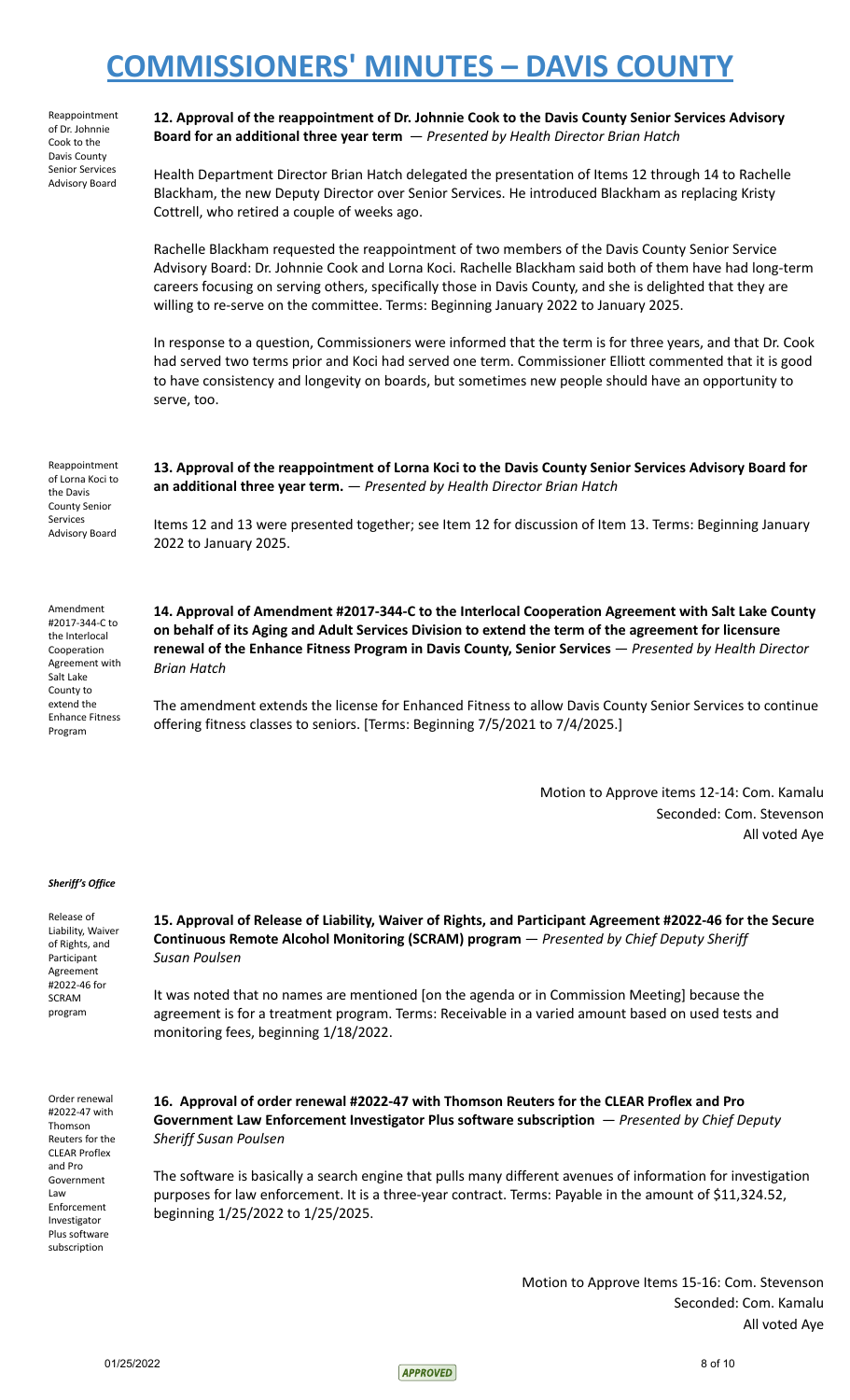#### **CONSENT ITEMS**

Commission Meeting Minute

### **Meeting Minutes**

Meeting Minutes for December 7, 2021, and January 4, 2022, were presented for approval.

Motion to Approve: Com. Stevenson Seconded: Com. Kamalu All voted Aye

Commissioner Stevenson moved to recess to the Board of Equalization. Commissioner Kamalu seconded the motion. All voted Aye.

**\_\_\_\_\_\_\_\_\_\_\_\_\_\_\_\_\_\_\_\_\_\_\_\_\_\_\_\_\_\_\_\_\_\_\_\_\_\_\_\_\_\_\_\_\_\_\_\_\_\_\_\_\_\_\_\_\_\_\_\_\_\_\_\_\_\_\_\_\_\_\_\_\_\_\_\_\_\_\_\_\_\_\_\_\_\_\_\_**



Property Tax Register

Property Tax Register matters were presented by Curtis Koch, Davis County Clerk/Auditor, as follows:

### **Auditor's Adjustments**

**Appeals**

• A Hearing Findings Report with 10 recommended findings

- **Corrections**
- Eight Veteran Exemption Tax Abatements for the year 2021

Motion to Approve: Com. Stevenson Seconded: Com. Kamalu All voted Aye

Commissioner Stevenson moved to reconvene the Commission Meeting. Commissioner Kamalu seconded the motion. All voted Aye.

**\_\_\_\_\_\_\_\_\_\_\_\_\_\_\_\_\_\_\_\_\_\_\_\_\_\_\_\_\_\_\_\_\_\_\_\_\_\_\_\_\_\_\_\_\_\_\_\_\_\_\_\_\_\_\_\_\_\_\_\_\_\_\_\_\_\_\_\_\_\_\_\_\_\_\_\_\_\_\_\_\_\_\_\_\_\_\_\_**

#### **COMMISSION COMMENTS**

**Commissioner Elliott** noted that more snow is needed. Commissioners met with Weber Basin [Water Conservancy District] yesterday, and took a trip to Willard Bay where they're doing some dredging to deal with silt. It is only at 40 percent water capacity there right now, and there's not a lot of water still up the mountains, so we are still in dire need for a lot of snow. This next year will be a problematic year. As has already been discussed, secondary water might not be turned on because we just have enough for drinking water, he said. Keep praying for snow, or whatever else you can do to get some snow up there, he said, because we need it.

**MEETING ADJOURNED** Commission meeting was adjourned at 10:54 a.m.

All publicly distributed materials associated with this meeting are noted as follows:

A. "Davis County, Utah Ordinance No. 2-2022"